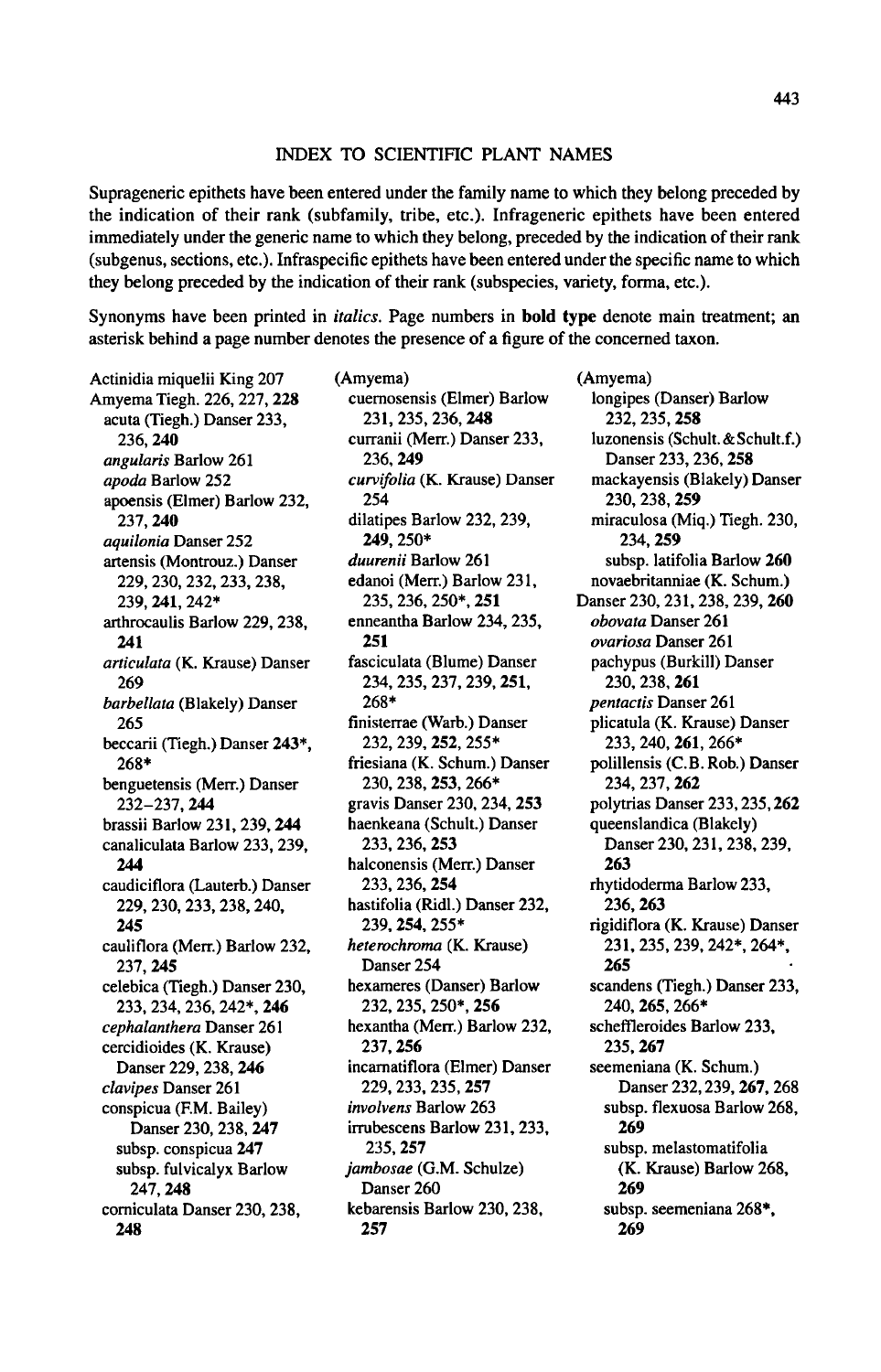(Amyema) seriata (Merr.) Barlow 232, 236, 269 sessiliflora Danser 391 squarrosa (K. Krause) Danser 232, 239, 270 strongylophylla (Lauterb.) Danser 231, 238, 270 subsp, barbellata (Blakely) Barlow 265 subsp. rigidiflora (K. Krause) Barlow 265 tetraflora (Barlow) Barlow 231,239,271 tetrapetala (Danser) Barlow 231,239, 271 timorana Danser 323 triantha (Korth.) Tiegh. 230, 234, 272 tristis (Zoll.) Tiegh. 229, 232, 234, 235, 272 umbellata Danser 232, 234, 235, 272 urdanetensis (Elmer) Danser 231,236, 273 vernicosa Barlow 233, 234, 236, 237, 273 verticillata (Merr.) Danser 233, 236, 274 wenzelii (Merr.) Danser 234, 237, 274 wichmannii (K. Krause) Danser 231,239, 275 subsp. aggregata Barlow 241 subsp. purum Barlow 275 subsp. wichmannii 275 Amylotheca Tiegh. 227, 276 acuminatifolia Barlow 277 agusanensis (Elmer) Danser 304 aherniana (Merr.) Danser 294 amplexicaulis Danser 295 boholensis (Merr.) Danser 304 celebica (Hemsl.) Danser 295 confertiflora (Merr.) Danser 297 crassilimba (Merr.) Danser 298 c*umingii* Tiegh. 298 dictyophleba (F. Muell.) Tiegh. 277, 278\* djamuensis (K. Krause) Danser 299

(Amylotheca) duthieana (King) Danser 276, 278, 279\* formicaria (Elmer) Danser 304 forsteriana (Schult.&Schult.f.) Danser 299 hollrungii (K. Schum.) Tiegh. 300 micranthes Danser 301 miniata Danser 301 ovatifolia (Merr.) Danser 302 papuana Danser 288 parvifolia Danser 304 revoluta (Merr.) Danser 303 stenopetala (Oliver) Danser 303 sumbawensis Tiegh. 304 triflora (Span.) Danser 306 var. pedicellata Danser 302, 306 viridis (Merr.) Danser 306 zollingeri Tiegh. 307 Anchusa zeylanica J. Jacq. 63 Apodanthaceae 2 Arceuthobium dacrydii Ridl. 420 Argusia Boehm. 59, 116 argentea (L. f.) Heine <sup>117</sup> Aspidixia (Korth.) Tiegh. 432 Badianifera L. ex Kuntze 169 Barathranthus Miq. 228, 279 axanthus (Korth.) Miq. 280\*, 281, 282\* productus (King) Tiegh. 281, 282\* Bifaria rubra Tiegh. 424 Blumella Tiegh. 358 Boraginaceae Juss. 43-144 subfam. Boraginoideae 59 tribe Boragineae 60 tribe Cynoglosseae 60 tribe Myosotideae 60 tribe Trigonotideae 59 subfam. Cordioideae 59 subfam. Ehretioideae 59 subfam. Heliotropioideae 59 Borago L. 60, 61, 62 indica L. 124 officinalis L. 62 zeylanica Burm. f. <sup>125</sup> Borragineae 43 Bothriospermum Bunge 60, 62, 63

(Bothriospermum) tenellum (Hornem.) Fischer & C.A. Meyer 63 zeylanicum (J. Jacq.) Druce 63, 64\* BrugmansiaBlume 37 bakhuizenii Heinr. 40 zippelii Blume 40 var. lowii (Becc.) Hook. f. 39 Calyptracordia Britton 70 Carmona Cav. 59, 61, 65 microphylla (Lam.) G. Don 65 retusa (Vahl) Masam. 65, 66\* Cecarria Barlow 228, 283 obtusifolia (Merr.) Barlow 283\*, 284 Cerdana Ruiz & Pavon 70 alliodora Ruiz & Pavon <sup>71</sup> Cichlanthus repandus (DC.) Tiegh. 388 Cleistoloranthus verticillatus Merr. 274 Cochranea anchusifolia (Poir.) Guerke 101 Coldenia L. 59, 61, 67 procumbens L. 67, 68\* Coleobotrys alata Tiegh. 330 Collococcus P. Browne 70 Cordia L. 59, 61, 68 subg. Cerascanthus (P. Browne) Cham. 70 subg. Cordia 70 subg. Myxa (Endl.) Taroda 70 sect. Cerdanae (Ruiz & Pavon) Roem. & Schult. <sup>70</sup> sect. Myxa Endl. 70 sect. Pilicordia A. DC. 70 sect. Sebestenoides DC. 70 alliodora (Ruiz & Pavon) Oken 71 aspera G. Forst. 71, 72 subsp. aspera 72, 73 subsp. microcarpa Riedl 72, 73 subsp. miquelii Riedl 72, 73 banalo Blanco 78 bantamensis Blume 71, 73 blancoi Vidal 75 calocoma Miq. 73 cochinchinensis Gagnep.71, 74 cumingiana Vidal <mark>72</mark> curassavica (Jacq.) Roem. & Schult. 71, 74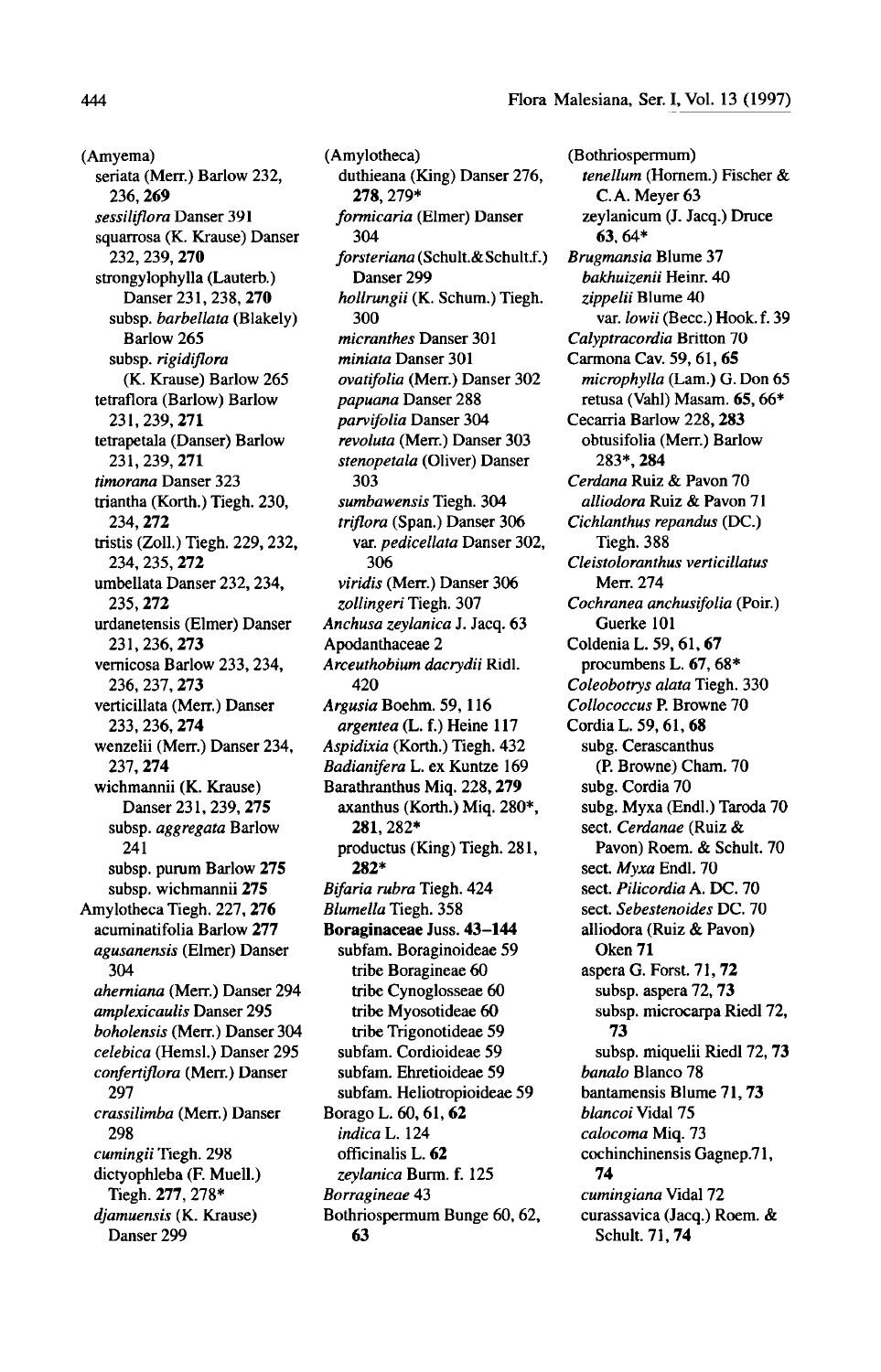(Cordia) cylindristachya auct. 74 dichotoma G. Forst. 71, 75, 76\* dubiosa Blume 79 gerascanthus L. 71, 77 griffithii C.B. Clarke 75 leucocoma Miq. 77 miquelii Meijer Drees 73 moluccana Roxb. 78 monoica Roxb. 71, 77 subsp. subpubescens (Decne.) Riedl 77 myxa auct. <sup>75</sup> obliqua auct. 75 olitoria Blanco 79 premnifolia Ridl. 74 propinqua Merr. 72 retusa Vahl 65 rumphii Blume 78 subcordata Lam. 71, 78 subdentata Miq. <sup>75</sup> subpubescens Decne. 77 trichostemon DC. 77 Cordiada Vellozo 70 Cosbaea Lem. 190 Crucicaryum O. Brand 60, 62, 141 papuanum O. Brand <sup>141</sup> Cryptantheae 43 Cymbostemon Spach 169 Cyne Danser 226, 284, 286\* baetorta Barlow 285, 286 banahaensis (Elmer) Danser 285, 287 monotrias Barlow 285, 287 papuana (Danser) Barlow 285, 288 perfoliata (Danser) Barlow 285, 286\*, 288 quadriangula Danser 285, 288 Cynoglosseae 43 Cynoglossum L. 60, 62, 79 subg. Eleutherostylum Brand 80 subg. Paracynoglossum (Popov) Riedl 80 amabile Stapf & Drumm. 80, 82 castaneum Riedl 81, 82 celebicum Brand 81, 83 furcatum Wall. 81, 83 glabellum Riedl 81, 84 hellwigii Brand 81. 84

(Cynoglossum) javanicum Thunb. ex Lehm. 81,85, 86\* javanicum auct. 84 lanceolatum Forssk. 81, 87 macrolimbe Riedl 81, 87 micranthum Desf. 87 novoguineense Riedl 81. 88 papuanum Schltr. ex O. Brand 81,89 spec. A 81, 90 timorense Riedl 81, 89 zeylanicum Brand 83 Cytinaceae 2 Dactyliophora Tiegh. 227, 289 novaeguineae (F.M. Bailey) Danser 289, 290\* salomonia Danser 291 verticillata (Scheff.) Tiegh. 289, 290, 291 Daphniphyllaceae Müll. Arg. 145-168 Daphniphyllum Blume <sup>145</sup> sect. Daphniphyllum 146\*, 150 subsect. Daphniphyllum 150 series Daphniphyllum 146\*, 150 series Unicalycifera T.C. Huang <sup>150</sup> subsect. Staminodia Hurus. 150 sect. Lunata T.C. Huang 146\*, 150 acutifolium Müll. Arg. 156 bancanum Kurz 162 blumeanum Baill. ex Müll. Arg. 156 borneense Stapf 151, 152 buchananiifolium Hallier f. 152, 162 celebense K. Rosenthal 152, 153 ceramense(T.C. Huang) T.C. Huang 151, 154 dichotomum (T.C. Huang) T.C. Huang 151,154 glaucescens Blume 151, 154 subsp. *borneense* (Stapf) T.C. Huang <sup>152</sup> subsp. buchananiifolium (Hallier f.) T.C. Huang 152 subsp. celebense (K. Rosen thal) T.C. Huang <sup>153</sup>

(Daphniphyllum glaucescens) subsp. ceramense T.C. Huang <sup>154</sup> subsp. dichotomum T.C. Huang <sup>154</sup> subsp. lancifolium (Hook, f.) T.C. Huang <sup>160</sup> subsp. luzonense (Elmer) T.C. Huang <sup>162</sup> subsp. scortechinii (Hook.f.) T.C. Huang <sup>165</sup> subsp. sumatraense T.C. Huang <sup>166</sup> subsp. timorianum T.C. Huang <sup>166</sup> var. blumeanum (Baill. ex Mull. Arg.) J.J. Sm. 155\*, 156 var. glaucescens 155\*, 156 gracile Gage 151, 156, 159\* var. gracile 157\*, 158 var. newirelandum T.C. Huang 158, 160 var. tuberculatum T.C. Huang <sup>163</sup> gracile auct. 166 lancifolium Hook. f. 152, 160 laurinum (Benth.) Baill. 150, 161\*, 162 luzonense Elmer 151, 162 obtusifolium Merr. 152 papuanum Hallier f. 151, <sup>163</sup> var. papuanum 163 var. tuberculatum (T.C. Huang) T.C. Huang 157\*, 163 parvifolium Quisumb. & Merr. 152, 164 philippinense T.C. Huang 152 scortechinii Hook. f. 151, 165\* sumatraense (T.C. Huang) T.C. Huang 152, 166 timorianum (T.C. Huang) T.C. Huang 151, 166 woodsonianum T.C. Huang 152, 167, 168\*, 169 zollingeri Müll. Arg. 156 Decaisnina Tiegh. 227, 292 aherniana (Merr.) Barlow 293, 294 amplexicaulis (Danser) Barlow 293, 295, 296\* celebica (Hemsl.) Barlow 293, 295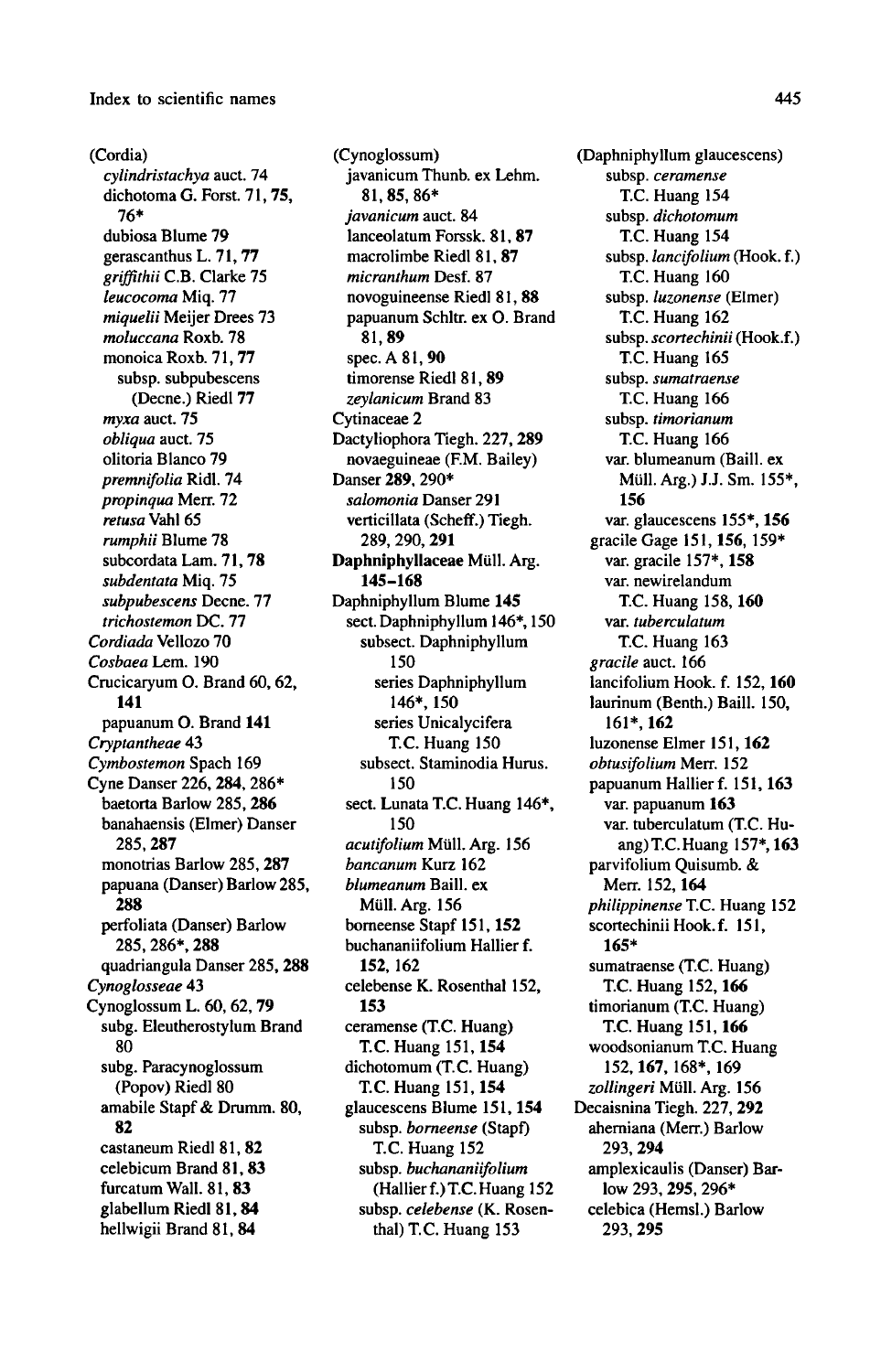(Decaisnina) confertiflora(Merr.) Barlow 293, 297 congesta Barlow 293,296, 297 crassilimba (Merr.) Barlow 293, 298 cumingii (Tiegh.) Barlow 293, 298 djamuensis (K. Krause) Barlow 294, 299 forsteriana (Schult&Schult.f.) Barlow 294, 299 hollrungii (K. Schum.) Barlow 294, 296\*, 300 longipes Barlow 294, <sup>301</sup> micranthes (Danser) Barlow 293, 301 miniata (Elmer) Barlow 293, 301 ovatifolia (Merr.) Barlow 293, 302 papuana (Danser) Barlow <sup>288</sup> parvifolia (Danser) Barlow 304 pedicellata (Danser) Barlow 294, 302, 306 revoluta (Merr.) Barlow 293, 303 stenopetala (Oliver) Barlow 294, 303 sumbawensis (Tiegh.) Barlow 294, 304. 305\* triflora (Span.)Tiegh.294, 306 viridis (Merr.) Barlow 293. 306 zollingeri (Tiegh.) Barlow 294, 307 Dendrophthoe Mart.228, 307 carinata Danser 321 dementis (Merr.) Danser 308, 310 constricta (Korth.) Danser 308, 310 costulata Miq. 314 curvata (Blume) Miq. 309, 311, 321\* falcata auct. 311 flosculosa Danser 309, 311 gangliiformis Barlow 309, 312 gjellerupii (Lauterb.) Danser 309, 312 glabrescens (Blakely) Barlow 308, 309, 313 grandifrons (King) Danser 314

(Dendrophthoe) hallieri (Merr.) Danser 309, 313 incarnata (Jack) Miq. 309, 314 junghuhnii (Molk.) Miq. 386 korthalsii (Molk.) Miq. 387 lanosa (Korth.) Danser 308, 315, 321\* leucostachys (Molk.) Miq. 314 locellata Danser 309,315, 320\* longituba (Elmer) Danser 308, 316\* magna Danser 315 mearnsii (Merr.) Danser 309, 317 mirifica Danser 318 odontocalyx (F. Muell. ex Benth.) Tiegh. 309, 317 oortiana (Korth.) Miq. 387 pauciflora Danser 309, 318 pelagica Barlow 313 pentandra (L.) Miq. 223\*, 309, 318,319\*, 320\* praelonga (Blume) Miq. 223\*, 309, 321 quadrifida Danser 309, 321\*, 322 repanda (DC.) G. Don 388 x rimituba Barlow 309, 322 siamensis (Kurz) Danser 315 timorana (Danser) Barlow 309, 320\*, 323 trichanthera Barlow 309, 323 verticillata Scheff. 291 villosa Danser 314 Dicymanthes Danser apoensis (Elmer) Danser 240 breviflora Danser 248 cauliflora (Merr.) Danser 245 cuernosensis (Elmer) Danser 248 edanoi (Merr.) Danser 251 elliptica Danser 272 hexameres Danser 256 hexantha (Merr.) Danser 256 lombocana Danser 248 longipes Danser 258 seriata (Merr.) Danser 269 tetrapetala Danser 271 Diplatia *albertisii* Tiegh. 380 Distrianthes Danser 226, 324 molliflora (K. Krause) Danser 324, 325\*

(Distrianthes) spathata (K. Krause) Danser 324 Dodonaea lampongaMiq. 142 Echinospermum zeylanicum Lehm. 83 Ehretia L. 59,61,91 acuminata R. Br. 91, 92 var. polyantha (DC.) I.M. Johnston 93 var. pyrifolia (D. Don) I.M. Johnston 93 asperula Zoll. & Mor. 92, 93 buxifolia Roxb. <sup>65</sup> dichotoma Blume 92, 94\* javanica Blume 91, 95 keyensis Warb. 92, 95 laevis Roxb. 92, 96 laurifolia Decne. 94 lucida Span. 94 microphylla Lam. 65 moluccana Riedl 92, 96 navesii Vidal 98 ovalifolia Hassk. 92 papuana S. Moore 91, 97 parallela C.B. Clarke 92, 97 philippinensis A. DC. 92, 97 polyantha DC. 93 resinosa Hance 92, 98 serrata Roxb. 92 timorensis Decne. 92, 98 timorensis auct. 94 uniflora Roxb. 99 Elaeocarpus 79 floribunda 79 Elytranthe Blume 226, 227, 326 acunae Merr. 362 albida (Blume) Blume 326, 327\* amboinensis Merr. 362 arnottiana (Korth.) Miq. 326, 327\*, 328 gemmiflora (Blume) G. Don 346 leucosiphon (Griff.) Tiegh. 326 papillosa Gamble 373 pseudoperfoliata (Zoll.) Engl. 375 robinsonii Gamble 377 sogerensis S. Moore 391 suberosa Lauterb. 370 tubiflora Ridl. 378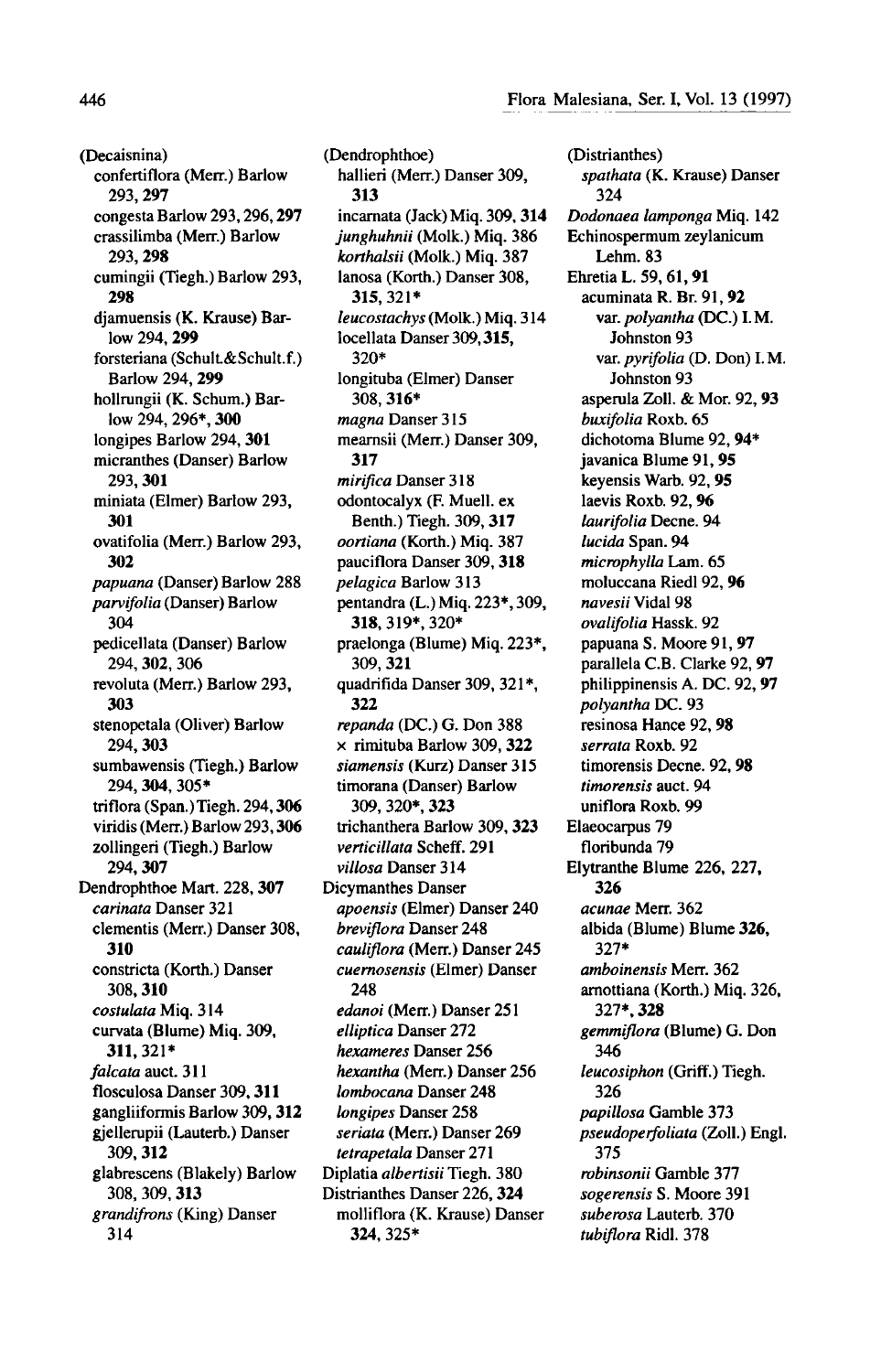Gerascanthus P. Browne 70 alliodorus (Ruiz & Pavon) Borhidi 71 Ginalloa Korth. 411, 412 angustifolia (Merr.) Danser 413 applanata Danser 415 arnottiana Korth. 413, 414\* amottiana auct. 415 cumingiana var. angustifolia Merr. 413 falcata Danser 440 flagellaris Barlow 413, 415, 416\* linearis Danser 413, 415 nuda Danser 413, 414\*, 417 ovata Danser 418 siamica Craib 413, 417 var. scortechinii Gamble 418 tenuifolia Tiegh. 415 Goughia laurina Benth. 162 Havilandia Stapf 127 borneensis Stapf <sup>131</sup> opaca I.M. Johnston <sup>135</sup> papuana Hemsl. 136 robusta I.M. Johnston 139 Heliotropium L. 59, 61, <sup>99</sup> amplexicaule Vahl 100, 101 anchusaefolium Poir. 101 arborescens L. 101, 102 brevifolium Wall. 101, 102 curassavicum L. 100, 103 cyrtostachyum Miq. 108 decipiens Steenis ex Backer 103 elongatum (Lehm.) Willd. ex Cham. 101, 103 indicumL. 101, 104\*, <sup>105</sup> madurense Riedl 101, 105, 106\* marifolium Retz. 108 orientale L. 109 ovalifolium Forssk. 101, 107 paniculatum R. Br. 101, 107 paniculatum auct. 105 .<br>peruvianum L. 102 scabrum Retz. 101, 109, 108 scandens Noronha 123 strigosum Willd. var. brevifolium (Wall.) C.B. Clarke 102 ventricosum R. Br. 101, 108

Helixanthera Lour. 228, 328 alata (Tiegh.) Danser 329,330 annamica Danser 335 apodanthes Danser 336 carinata Danser 338 coccinea (Jack) Danser 329, 330 crassipetala (King) Danser 329, 331 cylindrica (Jack) Danser 329, 332\*. 333 delavayi (Tiegh.) Ban 355 dura Danser 331 ligustrina (Wall.) Danser 329, 333 longissima (Miq.) Danser 337 maxwelliana (Gibbs) Danser 329, 334 parasitica Lour. 330, 332\*, 334, 335\* parviflora Danser 335 pierrei Danser 336 pulchra (DC.) Danser 330,336 sessiliflora (Merr.) Danser 329, 337 setigera (Korth.) Danser 330, 332\*, 337 spicata Danser 330, 338 sumatrana Danser 335 tenuis (Merr.) Danser 333 valida (Ridl.) Danser 337 xestophylla (Miq.) Danser 334 Heterixia geminata Tiegh. 421 Hyphear Danser 354 delavayi (Tiegh.) Danser 355 odoratum (Wall.) Danser 355 Illiciaceae A.C. Sm. 169-184 Illicium L. 169 cambodianum Hance var. *crassifolia* Ridl. 180, 181 var. tenuifolia Ridl. <sup>182</sup> cambodianum auct. 180, 182 cauliflorum Merr. 181 evenium King 184 kinabaluense A.C. Sm. 179 montanum Merr. 180 peninsulare A.C.Sm. 179, 180 philippinense Merr. 179,180 ridleyanum A.C.Sm. 179,181 stapfii Merr. 179, 181 sumatranumA.C.Sm. 179,182 tenuifolium (Ridl.) A.C Sm. 179, 182, 183\*

(Illicium tenuifolium) var. angustifolium A.C. Sm. 182 var. obovatum A.C. Sm. 182 Kadsura Kaempf. ex Juss. 190 acsmithii R.M.K. Saunders 193 apoensis Elmer 197 billitonensis A. Agostini <sup>201</sup> blancoi Azaola 207 borneensis A.C. Sm. 193, 194 cauliflora Blume 199 cauliflora auct. 201 celebicaA.C. Sm. 193, 194 clemensiae A.C. Sm. 197 heteroclita (Roxb.) Craib 192, 195 lanceolata King 193, 196 macgregorii Merr. <sup>198</sup> marmorata (Hend. & A. Hend.) A.C. Sm. 193, 197, 207 parvifolia A.Agostini <sup>195</sup> paucidenticulata Merr. 198 philippinensis Elmer 198 pubescens Miq. 207 roxburghiana Arn. 195 scandens (Blume) Blume 193, 198, 200\* var. *cauliflora* (Blume) Kuntze 199 var. *cuspidata* Blum<mark>e ex</mark> Koord. 195 var. *intermedia* Kuntze 199 var. normalis Kuntze 199 scandens auct. 196, 197 sorsogonensis Elmer ex Merr. 198 sulphurea Elmer 197 ultima A.C. Sm. 196 verrucosa A.C. Sm. 193, 201 wallichii Korth. ex Koord. 199 Kingella Tiegh. 396 Korthalsella Tiegh. 411, 418 brassiana Blakely 421 dacrydii (Ridl.) Danser 420 geminata(Korth.) Engl. 420, 421, 422\* japonica (Thunb.) Engl. 420, 423\*, 421 subsp. brassiana (Blakely) Barlow 421 opuntia (Thunb.) Merr. 421 papuana Danser 420,422\*, 424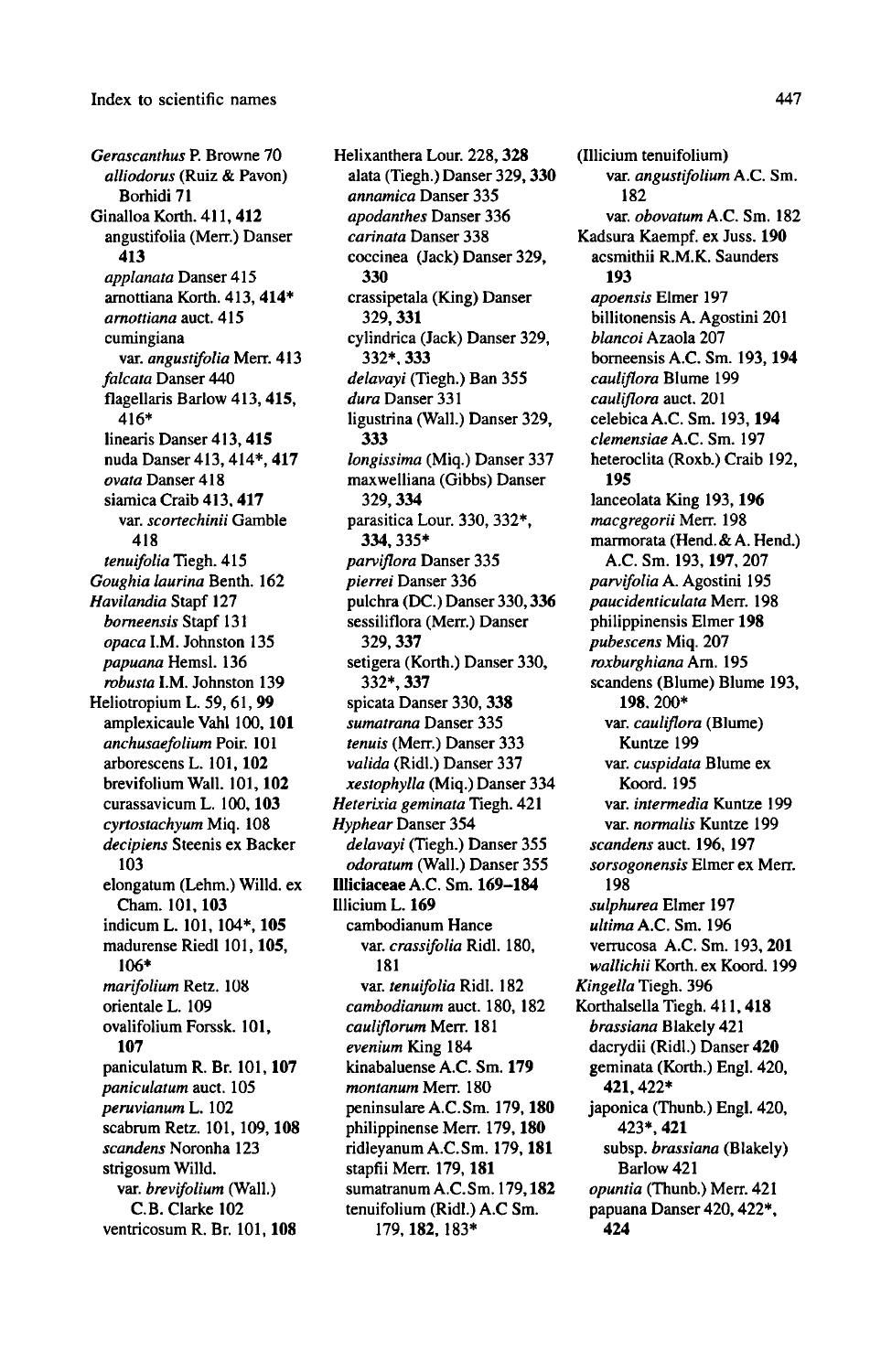(Korthalsia) rubra (Tiegh.) Engl. 420,422\*, 424 Lampas Danser 226, 227, 339 elmeri Danser 339, 340\* Lepeostegeres Blume 226, 340, 342\* acutibracteus Danser 341, 342\* alveolatus (Tiegh.) Danser 341,343 bahajaensis (Korth.) Miq. 341,343, 347\* beccarii (King) Gamble 341, 344\*, 347\* centiflorus (Stapf) Tiegh. 341, 345, 347\* congestiflorus (Merr.) Merr. 341.345 deciduus Barlow 341, 342\*, 346 gemmiflorus (Blume) Blume 341.346 lancifolius (Tiegh.) Danser 341,347\* Lepidaria Tiegh. 226, 348, 350\* bicarinata Tiegh. 349, 350\* forbesii (King) Tiegh. 351 kingii (Scort. ex King) Danser 349, 350\*, 351 malaiana Danser 351 oviceps Danser 349, 351 pulchella Danser 349, 352 quadriflora Tiegh. 349. 352 sabaensis (Stapf) Danser 349, 353 tetrantha (Merr.) Danser 349, 353 vaginata Tiegh. 349, 354 williamsii (Merr.) Danser 352 Lepidella Tiegh. forbesii (King) Danser 351 kingii (Scort. ex King) Danser 351 malaiana (Danser) Danser 351 quadriflora (Tiegh.) Danser 352 sabaensis (Stapf) Tiegh. 353 tetrantha (Merr.) Danser 353 vaginata (Tiegh.) Tiegh. 354 williamsii (Merr.) Danser 352 Leucohotrys pilosa Tiegh. 317

Lithospermum borneense (Stapf) Boerl. <sup>131</sup> corsonianum G. Don 144 javanicum Spreng. 109 minutus Wernham 135 zollingeri A. DC. 144 Loranthaceae D. Don 209- 401,410 subfam. Loranthoideae Engl. 209 subfam. Viscoideae Engl. 403 Loranthus L. 228, 354 agusanensis Elmer 304 ahernianus Merr. 294 albidus Blume 326 amplifolius Merr. 394 angulatus Elmer 370 apoensis Elmer 240 arnottianus Korth. 328 artensis Montrouz. 241 articulatus K. Krause 269 atropurpureus Blume 383 avenis Blume 363 axanthus Korth. 281 bahajensis Korth. 343 banahaensis Elmer 287 barbellatus Blakely 265 beccarii King 344 benguetensis Merr. 244 bibracteolatus Hance 364 boholensis Merr. 304 casuarinae Ridl. 315 caudiciflorus Lauterb. 245 cauliflorus Merr. 245 celebicus Hemsl. 295 centiflorus Stapf 345 cercidioides K. Krause 246 chinensis DC. 392 dementis Merr. 310 coccineus Jack 330 cochinchinensis Lour. 366 confertiflorus Merr. 297 congestiflorus Merr. 345 conspicuus F.M. Bailey 247 constrictus Korth. 310 crassilimbus Merr. 298 crassipetalus King 331 cuernosensis Elmer 248 curranii Merr. 249 curtiflorus Elmer 367 curvatus Blume 311 curvifolius K. Krause 254 cylindricus Jack 333 delavayi Tiegh. 355

(Loranthus) dianthus King 367 dictyophlebus F. Muell. 277 djamuensis K. Krause 299 duthieanus King 278 edanoi Merr. 251 ellipticus Korth. 386 elmeri Merr. 1929 339 estipitatus Stapf 393 falcatus auct. 311 fasciculatus Blume 251 ferrugineus Roxb. ex Jack 385 finisterrae Warb. 252 forbesii King 351 formicarium Elmer 304 formosus Blume 368 forsterianus Schult.& Schult.f. 299 friesianus K. Schum. 253 fuscus Blume 388 geminatus Merr. 370 gemmiflorus Blume 346 gjellerupii Lauterb. 312 grandifrons King 314 haenkeanus Schult. & Schult. f. 253 halconensis Merr. 254 hallieri Merr. 313 hastifolius Ridl. 254 heterochromus K. Krause 254 hexanthus Merr. 256 hollrungii K. Schum. 300 incarnatiflorus Elmer 257 incarnatus Jack 314 jambosae G.M. Schulze 260 junghuhnii Molk. 386 kalahiensis Korth. 386 keysseri K. Krause 275 kingii Scort. ex King 351 korthalsii Molk. 387 lanosus Korth. 315 lepidotus Blume 386 leucosiphon Griff. 326 leucostachys Molk. 314 ligustrinus Wall. 333 longitubus Elmer 316 loxantherus DC. 357 luzonensis Schult. & Schult. f. 258 mackayensis Blakely 259 macrophyllus Korth. 372 maxwellianus Gibbs 334 mcgregorii Merr. 370 mearnsii Merr. 317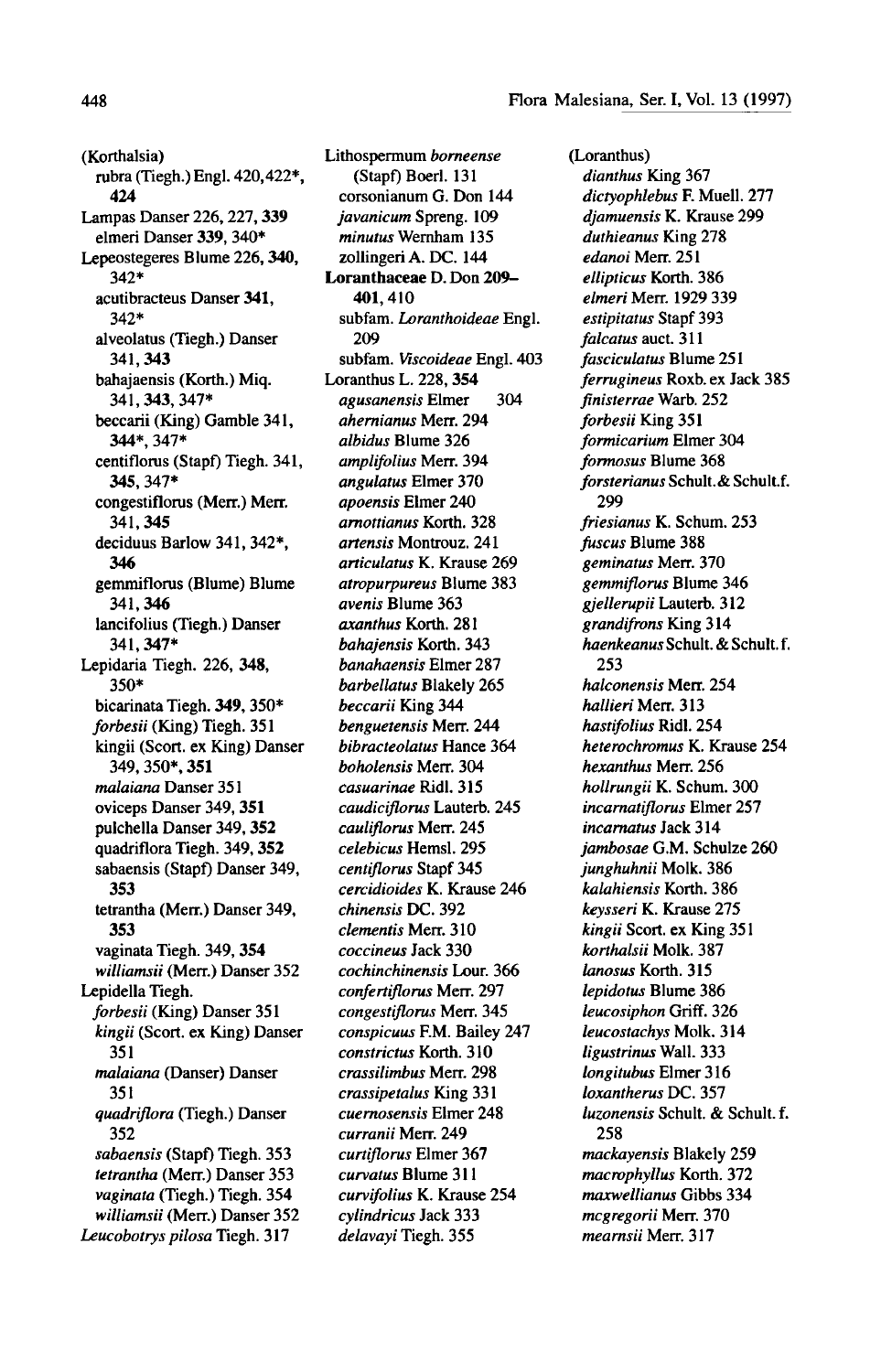## Index to scientific names and the set of the set of the set of the set of the set of the set of the set of the set of the set of the set of the set of the set of the set of the set of the set of the set of the set of the s

(Loranthus) medinensis Molk. 386 melastomatifolius K. Krause 269 melintangensis Korth. 372 miniatus Elmer 301 miraculosus Miq. 259 molliflorus K. Krause 324 novae-britanniae K. Schum. 260 novae-guineae EM. Bailey 289 obovatus Blume 386 obtusus K. Krause 265 odontocalyx F. Muell. ex Benth. 317 odoratus Wall. 355, 356\* oortianus Korth. 387 ovatifolius Merr. 302 ovibracteatus Merr. 394 pachypus Burkill 261 pentandrus L. <sup>318</sup> philippinensis Cham. & Schltdl. 383 pilosus (Tiegh.) Engl. 317 platyphyllus King 373 plicatulus K. Krause 261 polillensis C.B. Rob. 262 praelongus Blume 321 productus King 282 pseudo-perfoliatus Zoll. 375 pulcher DC. 336 pulcher Ridl. 338 var. *sessiliflora* Ridl. 336 queenslandicus Blakely 263 repandus DC. 388 retusus Jack 376 revolutus Merr. 303 rigidiflorus K. Krause 265 sabaensis Stapf 353 sakoembangensis Korth. 392 scortechinii King 398 seemenianus K. Schum. 267 seriatus Merr. 269 sessiliflorus Merr. 337 setigerus Korth. 337 siamensis Kurz 315 spathatus K. Krause 324 squarrosus K. Krause 270 stenopetalus Oliver 303 strongylophyllus Lauterb. 270 subsessilis Merr. 367 surigaoensis Elmer 377 tenuis Merr. 333

(Loranthus) terminaliflorus Elmer 304 tetragonus Blume 378 tetranthus Merr. 353 trianthus Korth. 272 triflorus Span. 306 urdanetensis Elmer 273 validus Ridl. 337 viridis Merr. 306 vitellinus var. glabrescens Blakely 313 wenzelii Merr. 274 wichmannii K. Krause 275 williamsii Merr. 352 worcesteri Merr. 370 Loxanthera Blume 227,357 loxanthera (DC.) Danser 357 speciosa Blume 357, 358\* Macrosolen Blume 227, 358 acunae(Merr.) Danser 360, 362, 374\* amboinensis (Merr.) Danser 360, 362 angulatus (Elmer) Danser 370 avenis (Blume) Danser 360, 363 beccarii Tiegh. ex Becc. 361, 363, 369\* bibracteolatus (Hance) Danser 360, 364 borneanus Danser 363 brevitubus Barlow 361, 364 cochinchinensis (Lour.) Tiegh. 361,365\*, 366 var. lanceolatus Barlow 370 coriaceus Danser 370 crassus Danser 359, 366,374\* curtiflorus (Elmer) Danser 360, 367 curvinervis Danser 372 dianthus (King) Danser 359, 367 flammeus Danser 360, 368, 369\* formosus (Blume) Miq. 359, 361,368, 374\* geminatus (Merr.) Danser 360, 370, 371\* javanus Danser 372 latifolius Danser 373 macrophyllus (Korth.) Miq. 361,372 mcgregorii (Merr.) Danser 370

(Macrosolen) melintangensis (Korth.) Miq. 361, 369\*, 372 nobilis Danser 362 papillosus (Gamble) Danser 360, 373 platyphyllus (King) Danser 359, 360, 373 pseudoperfoliatus (Zoll.) Miq. 360, 361, 374\*, 375 pusillus Danser 361, 376 retusus (Jack) Miq. 361, 376\* robinsonii (Gamble) Danser 360, 377 splendidus Danser 378 suberosus (Lauterb.) Danser 370 subsessilis (Merr.) Danser 367 surigaoensis (Elmer) Danser 360, 377 tetragonus (Blume) Miq. 361, 374\*, 378 x tubiflorus (Ridl.) Danser 361,371\*, 378 worcesteri (Merr.) Danser 370 Mallotonia (Griseb.) Britt. 116 Messerschmidia L. ex Hebenstr. 116 argentea (L. f.) I.M. Johnston 117 Mitrastema Makino 5\*, 11 yamamotoi Makino 12\*, <sup>13</sup> Mitrastemaceae 2 Mitrastemma 11 Mitrastemon Makino <sup>11</sup> sumatranum Nakai 12 Mycetanthe Rchb. 37 lowii (Becc.) Hochr. <sup>39</sup> zippelii (Blume) Hochr. 40 Myosotis L. 60, 61, <sup>109</sup> australis R.Br. 110\*, 111, 112\* saruwagedica Schltr. ex O. Brand 111 scorpioides L. 111, 113 Myxa (Endl.) Friesen 70 Neophylumscandens Tiegh. 265 Notothixos Oliv. 411, 425 cornifolius Oliv. 426, 427\* curranii Merr. 428 floccosus (Thwaites) Oliv. ex Hook. f.426, <sup>428</sup> ledermannii K. Krause 428 leiophyllus K. Schum. 426,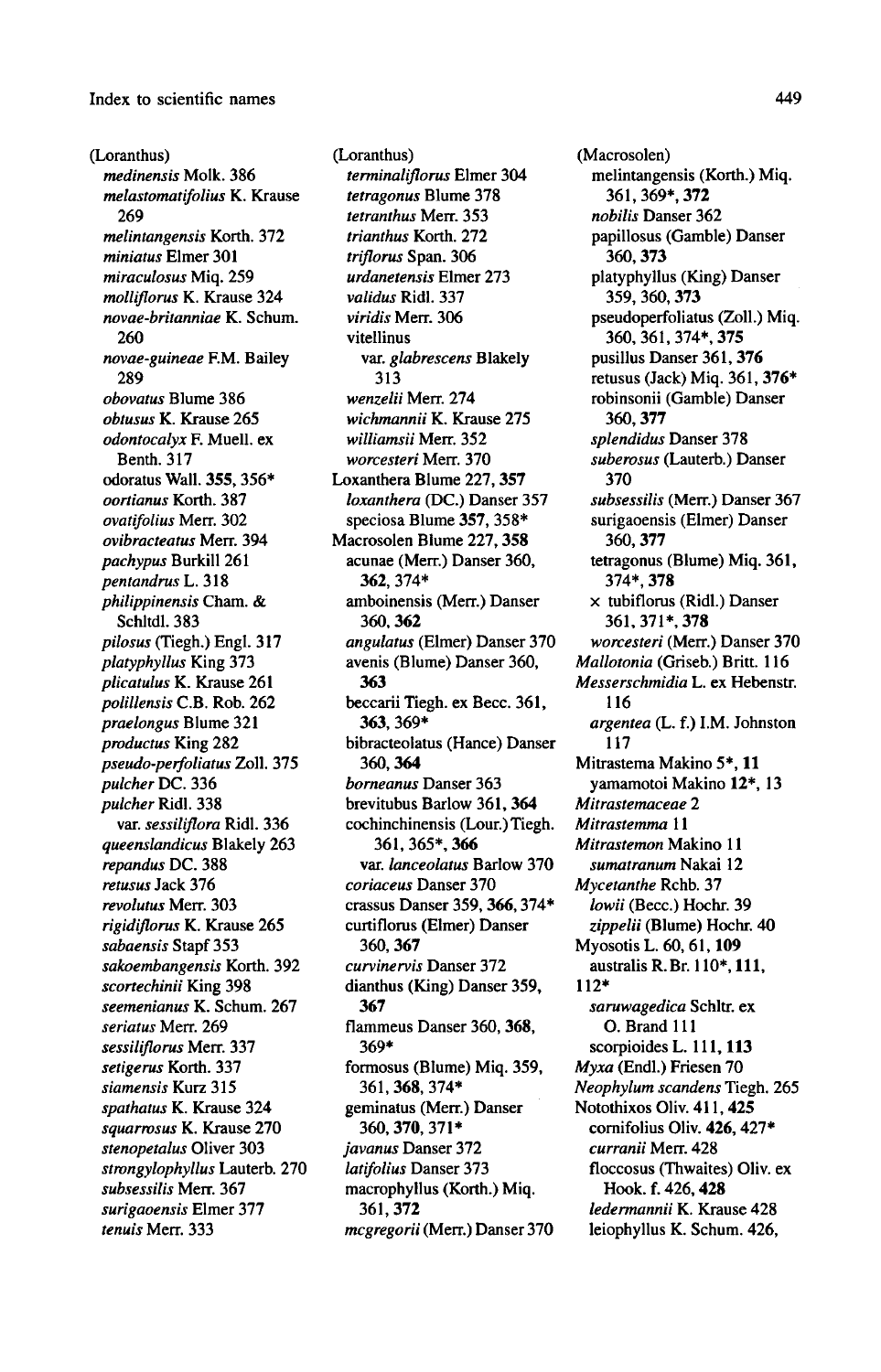428, 429\*, 430\* (Notothixos) malayanus Oliv. 426, 430 merguiensis Danser 428 papuanus Danser 426,427\*, 431 philippense Elmer 428 schlechteri K. Krause 428 spicatus K. Krause 428 sulphureus Merr. 426, 431 Omphalodes Moench 60, 62, 113 linifolia (L.) Moench 114 Panslowia Wight ex Arn. 190 Papuanthes Danser 226, 379 albertisii (Tiegh.) Danser\* 380 Paracynoglossum Popov 79 Phoenicanthemum longissimum Miq. 337 triste (Zoll.) Miq. 272 xestophyllum Miq. 334 Phrygilanthus obtusifolius Merr. 284 Phytocrene blancoi (Azaola) Merr. 207 Plagiobothrys borneensis (Stapf) I.M. Johnston <sup>131</sup> Pteleocarpa Oliv. 60, 61, <sup>141</sup> lamponga (Miq.) K. Heyne 142, 143\* longistyla Becc. 142 malaccensis Oliv. 142 Pulcheria Noronha ex Hassk. 190 Rafflesia R. Br. 5\*, 11, 13 arnoldii R. Br. 16\*, 17\*, 23 var. arnoldii 22, 23 var. atjehensis (Koord.) Meijer 22, 23 atjehense auct. 30 atiehensis Koord. 23 borneensis Koord. 34 cantleyi Solms-Laubach 16\*, 17\*, 22, 23 ciliata Koord. 35 cumingii R. Br. 27 gadutensis Meijer 16\*, 17\*, 22, 24, 28\* hasseltii auct. 23 hasseltii Suringar 15\*, 16\*, 17\*, 22, 25 keithii Meijer 15\*, 16\*, 17\*, 22, 25. 28\* kerrii Meijer 7\*, 15\*, 16\*,

17\*, 22, 26 (Rafflesia) lagascae Blanco 27 manillana Teschemacher 16\*, 17\*, 21,27 micropylora Meijer 14\*, 16\*, 17\*, 22, 29\*, 30 patina Blume 16\*, 17\*, 21, 30 philippensis Blanco 27 pricei Meijer 16\*, 17\*, 22,29\*, 32 rochussenii Teijsm. & Binn. 9\*, 16\*, 17\*, 21, 33 var. subaculeata Koord. 33 schadenbergiana auct. 32 schadenbergiana Göpp. 16\*, 17\*, 22,33 spec. 24, 25, 32 spec. 3 30 spec. <sup>4</sup> <sup>30</sup> tengku-adlinii Salleh & Latiff 16\*, 17\*, 21,34 titan Jack 35 tuan-mudae auct. 32 tuan-mudae Becc. 16\*, 23, 36 witkampii Koord. 36 zollingeriana Koord. 30 Rafflesiaceae Dumort. 1-42 Rhabdia Mart. 114 lycioides Mart. <sup>115</sup> Rhizanthemum celebicum Tiegh. 246 Rhizanthes Dumort. 5\*, 11, 37 lowii (Becc.) Harms 38\*, 39\* zippelii (Blume) Spach 9\*, 38,40,41\* Rhizomonanthes Danser 228 hastifolia (Ridl.) Danser 254 Rotula Lour. 59, 61, 114 aquatica Lour. 115\* Sapria 5\*, <sup>11</sup> Sarcocarpon Blume <sup>190</sup> scandens Blume 199 Sarcocarpum Blume ex G. Don 190 Schisandra Michx. 190, 202 sect. Euschisandra 203 sect. Maximowiczia (Rupr.) Nakai 203 sect. Pleiostema A.C. Sm. 203 sect. Schisandra 203 sect. Sphaerostema (Blume) Nakai 204 axillaris (Blume) Hook. f. &

Thomson 204 (Schisandra) elongata (Blume) Baill. 204, 206 propinqua (Wall.) Baill. subsp. axillaris (Blume) R.M.K. Saunders 204, 205\* verrucosa Gagnep. 201 Schisandraceae Blume 185- 207 Schisandreae 185 Schizandra DC. sect. *Kadsura* Baill. 190 elongata Hook. f. & Thomsor var. *marmorata* Hall. f. 207 marmorata 207 ovalifolia Parment. 199 Schizandraceae 185 Schizandriaceae 185 Schizostigma axillare Hook. f. & Thomson ex Merr. 205 Scurrula L. 227, 381 aphodastrica Barlow 382 atropurpurea (Blume) Danser 382, 383, 384\* didyma Barlow 382, 384 ferruginea (Roxb. ex Jack) Danser 382, 385 fusca (Blume) G. Don 388 junghuhnii (Molk.) Danser 386 kalahiensis (Korth.) Danser 386 korthalsii (Molk.) Danser 387 lepidota (Blume) G. Don 382, 386 medinensis (Molk.) Danser 386 x montana Danser 382, 386 obovata (Blume) G. Don 386 oortiana (Korth.) Danser 382, 387 parasitica L. 382, 387 philippinensis (Cham. & Schltdl.) G. Don 383 Sebesten [Dill, ex] Adans. 70 Sogerianthe Danser 227, 388 cupuliformis Barlow 389 ferruginea Danser 389, 390\* sessiliflora (Danser) Danser 389, 391 sogerensis (S. Moore) Danser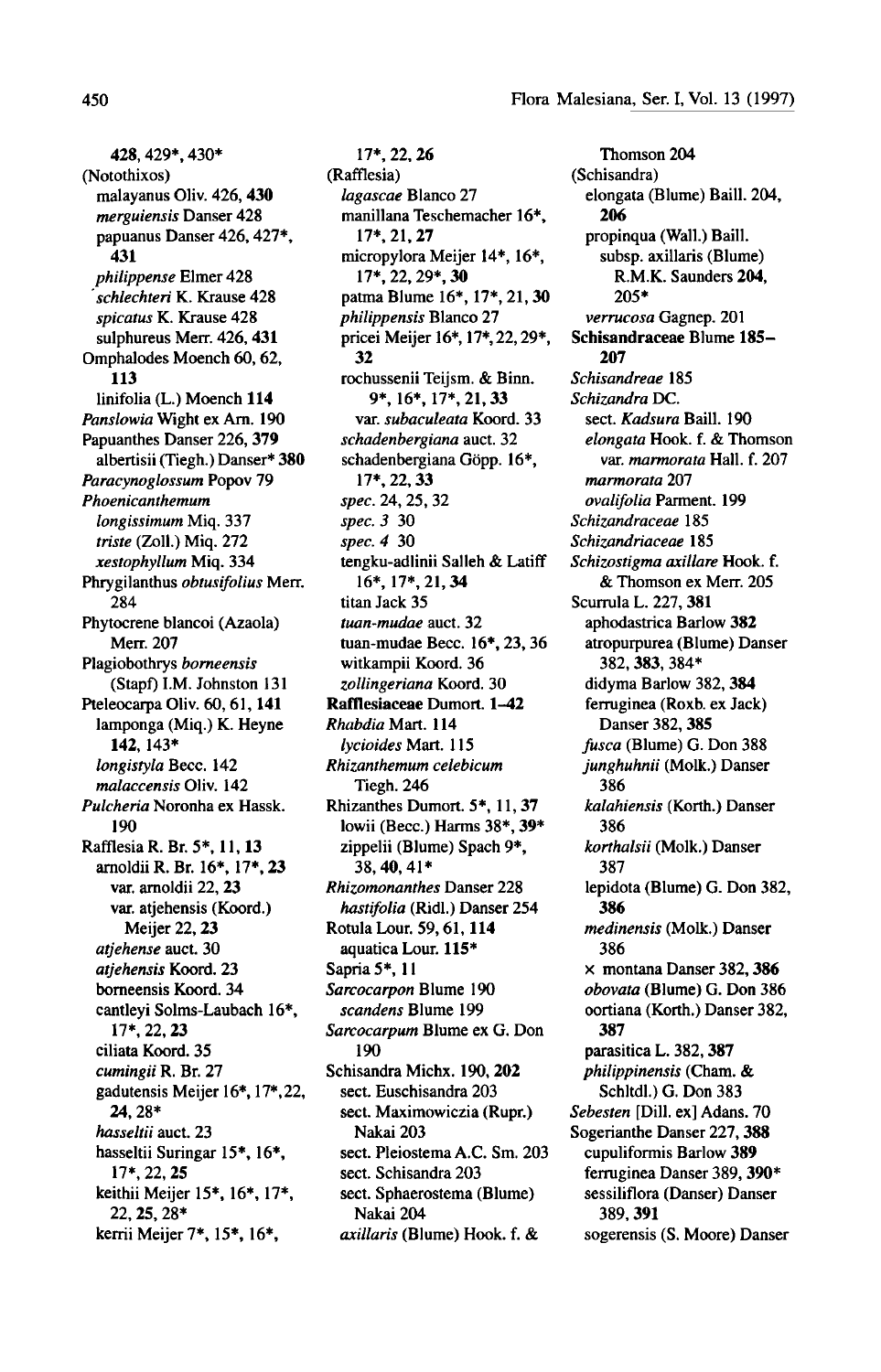389, 390\*, 391 Sphaerostema Blume 202 axillare Blume 204 elongatum Blume 206 marmorata 207 marmoratum Hend. & A. Hend. 197 pyrifolium Blume 204 Sphaerostemma axillare Blume exG. Don 204 elongatum Blume ex G. Don 206 pyrifolium Blume ex Koord. 204 var. denticulatum Blume ex Koord. 205 pyrifolium Blume ex Walp. 204 Stegastrum alveolatum Tiegh. 343 lancifolium Tiegh. 347 Stemmatophyllum acutum Tiegh. 240 beccarii Tiegh. 243 Taxillus Tiegh. 228, 392 atropurpureus (Blume) Ban 383 chinensis (DC.) Danser 392, 393\* estipitatus (Stapf) Danser 393 ferrugineus (Jack) Ban 385 parasiticus (L.) Ban 387 philippinensis (Cham. & Schltdl.) Ban 383 Ternstroemia evenia (King) A.C. Sm. 184 scortechinii King 184 Tetradyas *perfoliata* Danser 288 Tetrandra (DC.) Miq. 116 glabra(Hassk.) Miq. 123 wallichii (DC.) Miq. <sup>123</sup> zollingeri Miq. 123 Thaumasianthes Danser 226, 394, 395\* amplifolia (Merr.) Danser 394, 395\* ovibracteata (Merr.) Danser 394 Tiaridium elongatum Lehm. 103 Tournefortia L. 59, 61, 116 argentea L. f. 117, 118\* glabra (Hassk.) Zoll. & Mor. ex Zoll. <sup>123</sup> glabrifolia Domin <sup>121</sup>

hirsuta Reinw. ex Boerl. <sup>121</sup> (Tournefortia) horsfieldii Miq. <sup>121</sup> luzonica I.M. Johnston 117, 118 subsp. angustissima Riedl 119 subsp. luzonica 119 subsp. sublucens (I.M. Johnston) Riedl 119 var. sublucens I.M. Johnston 119 macrophylla K. Schum. & Laut. 121 minutiflora Riedl 117, 120 mollis F. Muell. 120 muelleri I.M. Johnston 117, 120 oppositifolia Riedl 117, <sup>121</sup> sarmentosa Lam. 117, 121, 122\* var. magnifolia Domin 121 tetrandra Blume 117,121, 123 var. angustifolia Mor. 123 var. glabra Hassk. 123 var. longiflora Hassk. 123 urvilleana Cham. 121 wallichii DC. 123 Trichodesma R. Br. 60, 61, 124 indicum (L.) Sm. 124 sericeum Lindl. 127 zeylanicum (Burm. f.) R. Br. 124, 125, 126\*, 127\* subsp. eu-zeylanicum Brand var. *australe* Brand f. sericeum (Lindl.) Brand 127 var. *vulgare* Brand f. longifolium Brand 125 f. typicum Brand 125 var. sericeum (Lindl.) Benth. 125, 127 var. zeylanicum 125 Trigonotis Steven 60, 61, 127 abata I.M. Johnston 129, 130 apoensis Elmer 129, 130 archboldii I.M. Johnston 135 borneensis (Stapf) I.M. Johnston 130, 131 ciliolata I.M. Johnston 129, 131 culminicola P. Royen 130, 132 haackii F. Muell. 129,132

hirsuta Steenis 129, 133 (Trigonotis) inoblita F. Muell. 129, 133 var. archboldii (I.M. Johnston) P. Royen 135 var. inoblita P. Royen 134\*, 135 minuta (Wernham) I.M. Johnston 129, 135 opaca (I.M. Johnston) I.M. Johnston 130, 135 papuana (Hemsl.) I.M. Johnston 130, 136\* philippinensis Merr. 129, 137 pleiomera I.M. Johnston 129, 138 procumbens (Warb.) I.M. Johnston 129, 134\*, 138 robusta (I.M. Johnston) I.M. Johnston 130, 139 subrosulata Riedl 129, 139 vestita P. Royen 129, 140 Trithecanthera Tiegh. 227, 396 flava Kosterm. 397, 398\* scortechinii (King) Danser 397, 398 sparsa Barlow 396\*, 397, 399 superba Danser 397,398\*, 399 xiphostachyaTiegh.397,400\*, 401 Ungula tetraflora Barlow 271 Uvaria heteroclita Roxb. 195 pyrifolia Reinw. ex Blume 204 Varronia curassavica Jacq. 74 Viscaceae Batsch 224, 403-442 Viscinae 403 Viscum L. 411,432 sect. Aspiduxia Korth. 432 articulatum auct. 437 articulatum Burm. f. 433, 434\*, 435\* dichotomum auct. 437 exile Barlow 433, 434, 436\* floccosum Thwaites 428 geminatum Korth. 421 japonicum Thunb. 421 katikianum Barlow 433, 435 liquidambaricolum auct. 441 loranthi Elmer 433, 434\*, 437 nepalense Spreng. 433, 437, 438\* opuntia Thunb. 421 orientale auct. 439